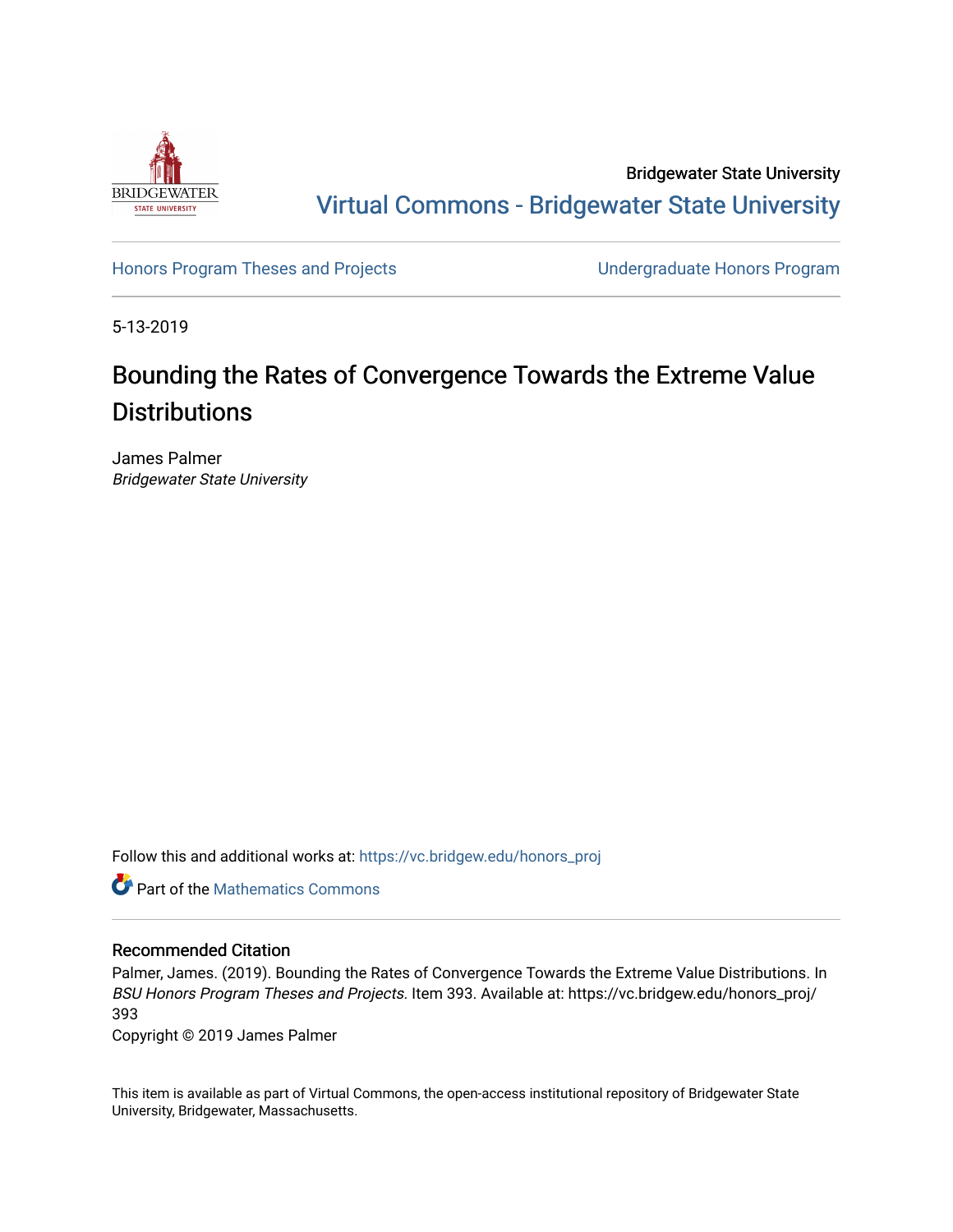Bounding the Rates of Convergence Towards the Extreme Value Distributions

James Palmer

Submitted in Partial Completion of the Requirements for Departmental Honors in Mathematics

Bridgewater State University

May 13, 2019

Dr. John Pike, Thesis Advisor Dr. Stephen Flood, Committee Member Dr. Laura Gross, Committee Member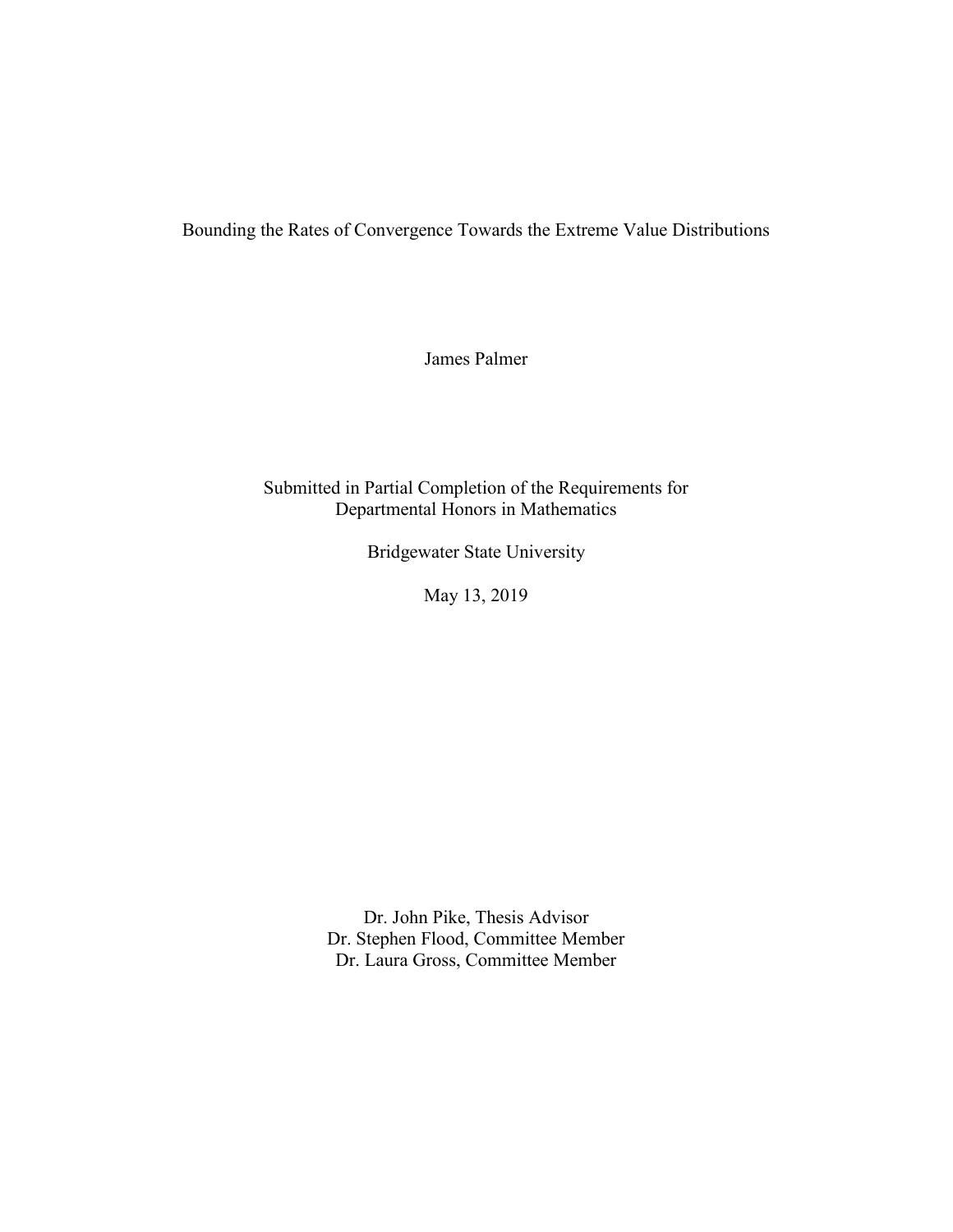# Bounding the Rates of Convergence Towards the Extreme Value Distributions

James Palmer

# 1 Introduction

Extreme value theory is a branch of probability which examines the extreme outliers of probability distributions. Three extreme value distributions arise as the limits of the maxima of sequences of random variables with certain properties. In this paper, we will first give information about these three distributions and prove that they are the only limit distributions of maxima. After that, we switch to a discussion about Stein's method.

Stein's method is commonly used to prove central limit theorems. Stein's method also develops bounds on the distance between probability distributions with regards to a probability metric. There are three essential steps to Stein's method: finding a characterizing operator, solving the Stein equation, and then using the solution to that equation to generate bounds on the distance to the target distribution. We will give a general overview of the method with some basic examples, and then go over various ways to find operators for any distribution. We outline the generalized density method, a recent technique for finding operators, and apply it to the extreme value distributions to find a particularly good operator. Next, we work with two operators simultaneously in an attempt to bound the distance between maxima and the extreme value distributions. Specifically, we apply this idea to the convergence of the exponential distribution to the Gumbel.

# 2 Extreme Value Distributions

Our first goal is to develop a basic understanding of the maxima of a sequence of independent, identically distributed random variables. We will start by proving that the only three limit distributions of maxima are the Gumbel, Fréchet, and Weibull distributions, and to do this, we first need a specific result called the convergence to types theorem.

Convergence to Types Theorem: Suppose  $a_n \geq 0, A_n \geq 0, b_n \in \mathbb{R}, B_n \in \mathbb{R}$ , and that for each  $n \geq 1, F_n$  is a cumulative distribution function. If for every  $x \in \mathbb{R}$ ,

<span id="page-2-0"></span>
$$
F_n(a_nx + b_n) \to U(x) \quad \text{and} \quad F_n(A_nx + B_n) \to V(x) \tag{1}
$$

as  $n \to \infty$ , then

$$
\frac{A_n}{a_n} \to \alpha > 0, \qquad \frac{B_n - b_n}{a_n} \to \beta \in \mathbb{R}, \quad \text{and} \quad V(x) = U(\alpha x + \beta). \tag{2}
$$

The quantities  $\alpha$  and  $\beta$  can be found by inverting the two relations in Equation [\(1\)](#page-2-0). That  $V(x) = U(\alpha x + \beta)$  follows from Skorokhod's representation theorem. For a proof of this result, see chapter 0 of [Resnick](#page-17-0) [\(1987\)](#page-17-0). Now, we can move on to the desired proof involving the extreme value distributions.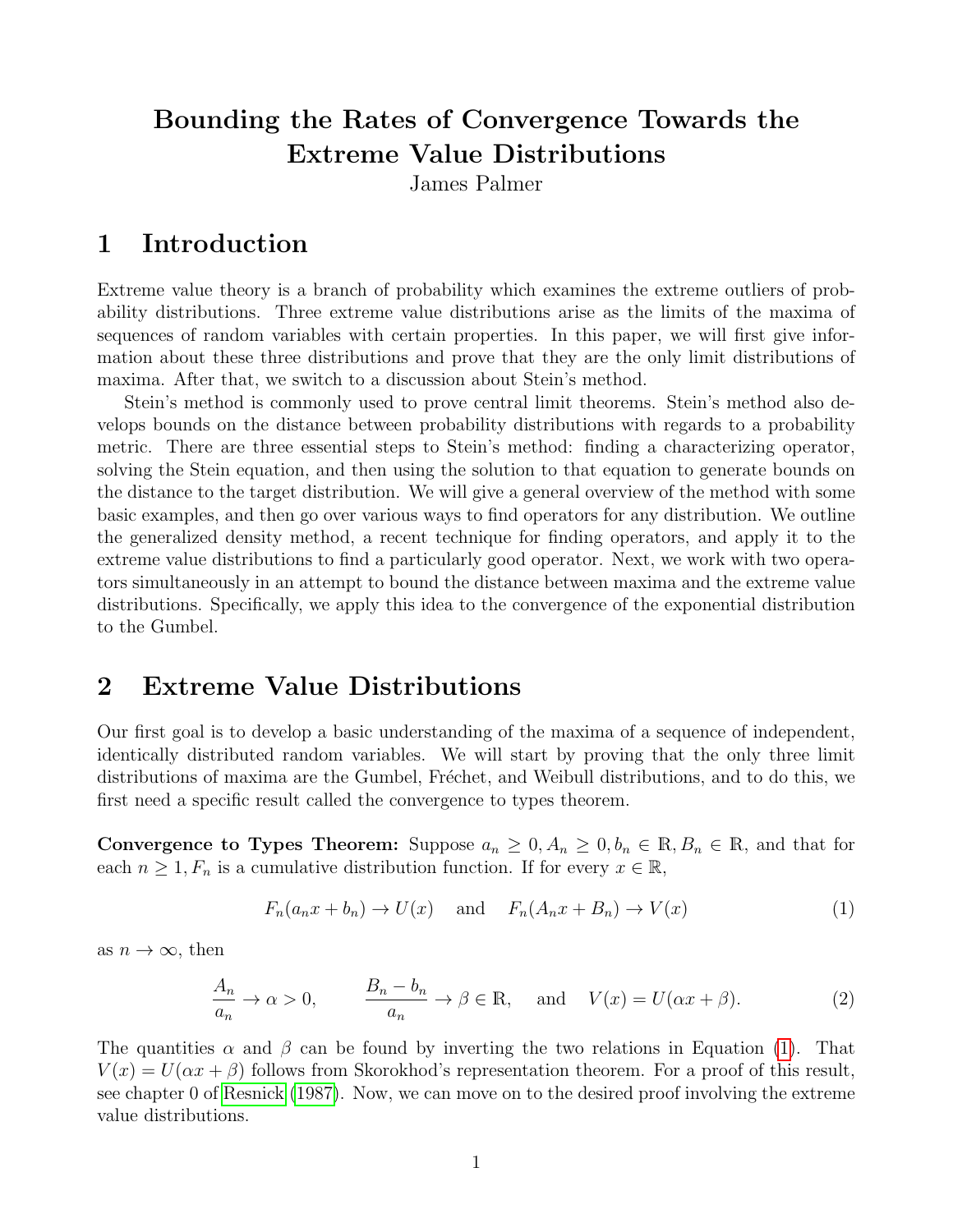### <span id="page-3-2"></span>2.1 Fisher-Tippett-Gnedenko Theorem:

Let  $X_n, n \geq 1$  be a sequence of independent and identically distributed random variables with distribution function  $F(x)$ , and let  $M_n = \max(X_1, X_2, ..., X_n)$ . We note that  $M_n$  has distribution  $F(x)^n$  by the simple calculation

<span id="page-3-0"></span>
$$
P(M_n \le x) = P\left\{\bigcap_{i=1}^n (X_i \le x)\right\} = \prod_{i=1}^n P(X_i \le x) = F(x)^n.
$$

Now, suppose there exist  $a_n > 0$ ,  $b_n \in \mathbb{R}$ ,  $n \ge 1$  such that

$$
\lim_{n \to \infty} P\left(\frac{M_n - b_n}{a_n} \le x\right) = \lim_{n \to \infty} F(a_n x + b_n)^n \to G(x)
$$

weakly and G is not degenerate. Then G has one of the following cumulative distribution functions:

Fréchet : 
$$
\Phi_{\alpha}(x) = \begin{cases} 0, & x < 0 \\ e^{-x^{-\alpha}}, & x \ge 0 \end{cases}
$$
 for some  $\alpha > 0$ ;  
\nWeibull :  $\Psi_{\alpha}(x) = \begin{cases} e^{-(-x)^{\alpha}}, & x < 0 \\ 0, & x \ge 0 \end{cases}$  for some  $\alpha > 0$ ;  
\nGumbel :  $\Lambda(x) = e^{-e^{-x}}, x \in \mathbb{R}$ .

Here, we define that  $X_n$  converges weakly to X if and only if  $P(X_n \leq x) \to P(X \leq x)$  for all continuity points of  $F(x) = P(X \leq x)$ . Additionally, we define that a distribution is degenerate if and only if it focuses at a single point.

*Proof*: Let  $t \in \mathbb{R}$ . Then for  $t > 0$ ,

$$
F(a_{\lfloor nt\rfloor}x + b_{\lfloor nt\rfloor})^{\lfloor nt\rfloor} \to G(x)
$$

and

$$
F(a_nx + b_n)^{\lfloor nt \rfloor} = (F(a_nx + b_n)^n)^{\frac{\lfloor nt \rfloor}{n}} \to G^t(x),
$$

because  $\frac{\lfloor nt \rfloor}{n} \to t$ . As  $G(x)$  and  $G^t(x)$  are the same type, by the convergence to types theorem there exists  $\alpha(t) > 0$  and  $\beta(t) \in \mathbb{R}$  such that

$$
\lim_{n \to \infty} \frac{a_n}{a_{\lfloor nt \rfloor}} = \alpha(t)
$$

and

$$
\lim_{n \to \infty} \frac{b_n - b_{\lfloor nt \rfloor}}{a_{\lfloor nt \rfloor}} = \beta(t)
$$

with

$$
G(\alpha(t)x + \beta(t)) = G^{t}(x).
$$
\n(3)

Here, we can replace the variable t with the product of two variables st and see that for  $s > 0$ and  $t > 0$ ,

<span id="page-3-1"></span>
$$
G\left(\alpha(st)x + \beta(st)\right) = G^{st}(x). \tag{4}
$$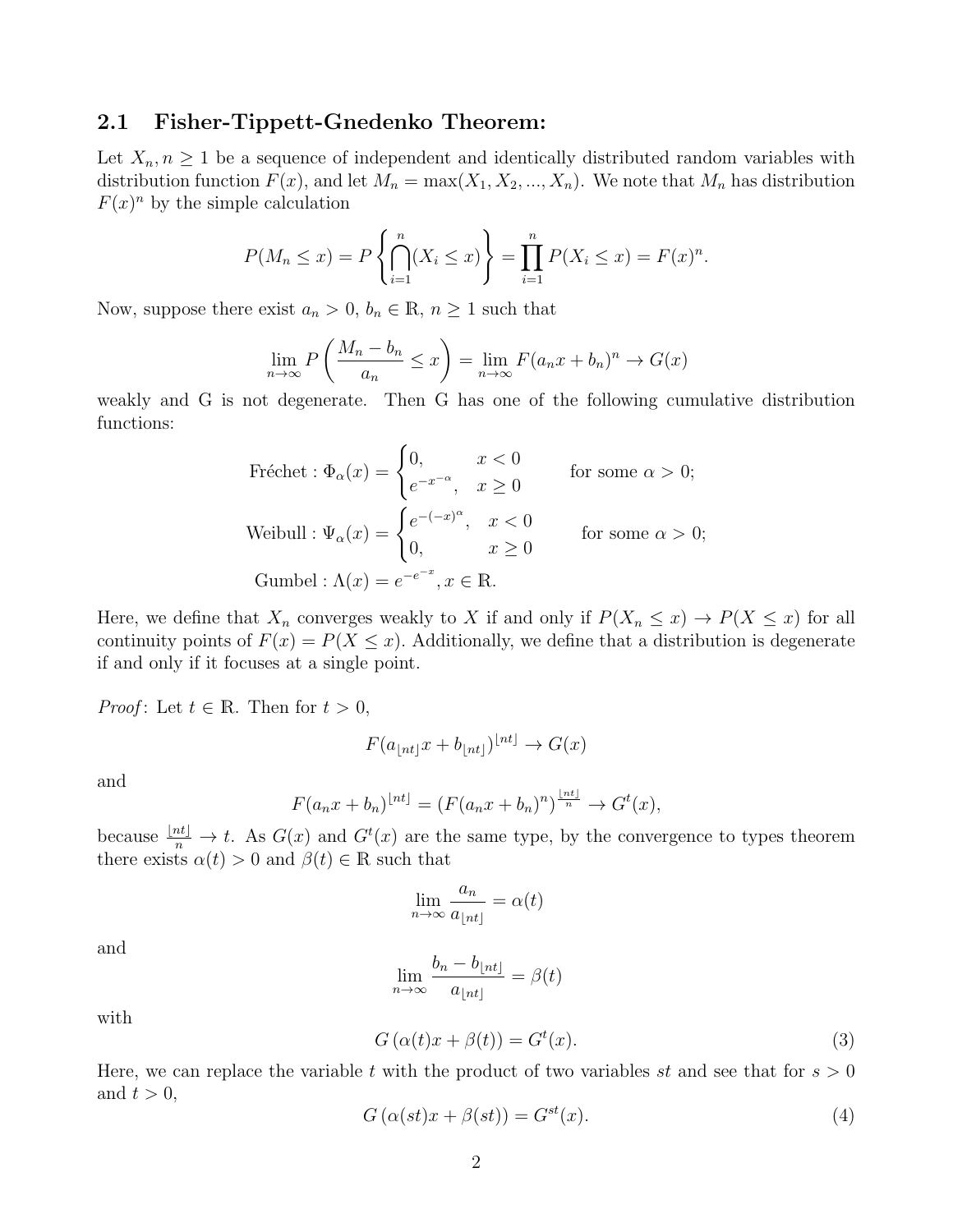<span id="page-4-0"></span>By evaluating one exponent at a time according to Equation [\(3\)](#page-3-0) we see that

$$
G^{st}(x) = G^{s} (\alpha(t)x + \beta(t))
$$
  
=  $G (\alpha(s)(\alpha(t)x + \beta(t)) + \beta(s))$   
=  $G (\alpha(s)\alpha(t) + \alpha(s)\beta(t) + \beta(s)).$  (5)

Because G is non-degenerate, we can conclude from Equations  $(4)$  and  $(5)$  that

<span id="page-4-1"></span>
$$
\alpha(st) = \alpha(s)\alpha(t) \tag{6}
$$

<span id="page-4-2"></span>and

$$
\begin{aligned} \beta(st) &= \alpha(s)\beta(t) + \beta(s) \\ &= \alpha(t)\beta(s) + \beta(t). \end{aligned} \tag{7}
$$

Equation [\(6\)](#page-4-1) is a functional equation, and with our constraints (finite, measurable, nonnegative), the only possible solution is that  $\alpha(t) = t^{-\theta}$ , for some  $\theta \in \mathbb{R}$ . Our value for  $\theta$  determines which of the three families G belongs to.

**Case 1:**  $\theta = 0$ . (G belongs to Gumbel family) If  $\theta = 0$ , then  $\alpha(t) = 1$  and we can simplify Equation [\(7\)](#page-4-2) to

$$
\beta(st) = \beta(s) + \beta(t). \tag{8}
$$

The solutions to this functional equation are logarithmic functions. We can say the solution is of the form  $\beta(t) = -c \log(t)$  with  $t > 0$  and  $c \in \mathbb{R}$ . Now we simplify Equation [\(3\)](#page-3-0) to

<span id="page-4-3"></span>
$$
G^t(x) = G(x - c \log t). \tag{9}
$$

Next, we can say that c is nonzero, because  $c = 0$  implies G is degenerate, violating our earlier assumption. We can also rule out c being negative by noting that  $G<sup>t</sup>(x)$  must be non-increasing in t because  $|G(t)| \leq 1$ . Therefore,  $c > 0$ . Additionally, we know that G never takes on the value 0 or 1. If for some  $x_0 \in \mathcal{R}$  we had that  $G(x_0) = 0$  then  $0 = G(x_0 - c \log t)$  would arise directly from Equation  $(9)$ . That result would hold for every value of t, which is a contradiction. Clearly the same argument works for  $G(x_0) = 1$ . Now, let  $x = 0$  to see that

$$
G^t(0) = G(-c \log t)
$$

for every positive t. Because we proved  $0 \le G(x) \le 1$ , we can set p such that  $G(0) = e^{-e^{-p}}$ . Now letting  $u = -c \log t$  and substituting into the above expression we find that

$$
G(u) = e^{(-e^{-p})t} = \exp(-e^{-\frac{u}{c}-p})
$$

and thus G belongs to the Gumbel family.

**Case 2:**  $\theta > 0$ . (G belongs to Fréchet family) We can utilize both parts of Equation [\(7\)](#page-4-2) to obtain

$$
\frac{\beta(s)}{1-\alpha(s)} = \frac{\beta(t)}{1-\alpha(t)}
$$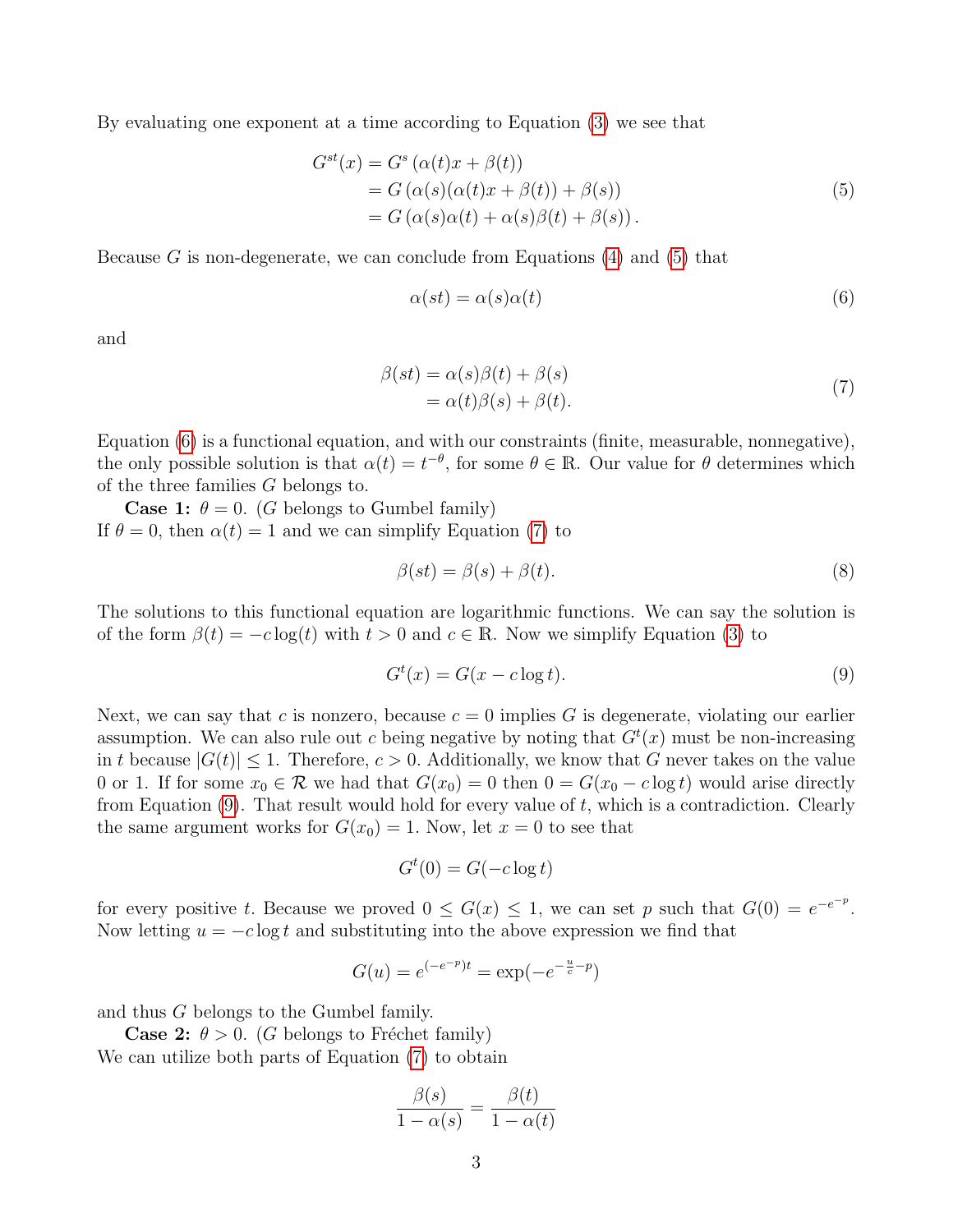for  $s \neq 1$  and  $t \neq 1$ , with  $\beta(x)(1 - \alpha(x))^{-1} = c$  for some constant c. Then we have that

$$
\beta(t) = c(1 - t^{-\theta}).
$$

Now we can substitute back into Equation [\(3\)](#page-3-0) to find

$$
G^{t}(x) = G(t^{-\theta}x + c(1 - t^{-\theta}))
$$
  
=  $G(t^{-\theta}(x - c) + c)$ .

We can now simplify by changing variables. Let  $H(x) = G(x + c)$ . Then

$$
H^{t}(x) = G^{t}(x + c) = G(t^{-\theta}x + c),
$$

and as G and H are of the same type, we can now work with H. We know that  $H^t(x) = H(t^{-\theta x})$ and that H is nondegenerate. Now we want to show that  $H(0) = 0$ . Letting  $x = 0$ , we see that  $\log H(0) = t \log(H(0))$  for any  $t > 0$ . As a result, we can conclude that either  $\log H(0) = 0$  or  $\log H(0) = -\infty$ . Now the only possible values for  $H(0)$  are 0 and 1. If  $H(0) = 1$ , then there would exist an  $x_0 < 0$  such that  $H^t(x)$  is decreasing in t, while  $H(t^{-\theta x})$  is increasing in t. As the two expressions are equivalent, we know that  $H(0) \neq 1$ , and furthermore that  $H(0) = 0$ . Now we examine  $H^t(1) = H(t^{-\theta})$ . If  $H(1) = 0$  or  $H(1) = 1$  then H would take on those values everywhere and thus be degenerate, violating our earlier assumption. As  $0 < H(1) < 1$ , we can make the substitution  $H(1) = \exp(-p^{-\alpha})$ . We now set  $\alpha = \theta^{-1}$ , and make the change of variable  $u = t^{-\theta}$  so that  $t = u^{-\alpha^{-1}} = u^{-\alpha}$ . We can compute

$$
H(u) = Ht(1) = e^{-tp^{-\alpha}} = e^{-(pu)^{-\alpha}} = \Phi_{\alpha}(pu)
$$

and see that  $H$  belongs to the Fréchet family.

**Case 3:**  $\theta$  < 0. (G belongs to Weibull family)

This case is almost identical to the last one. We can follow the same steps to immediately find that

$$
H^t(x) = H(t^{-\theta}x),
$$

keeping in mind that here  $\theta$  is taking on negative values. By a similar argument to case 2, we can show that  $H(0) = 1$ . Now we plug in  $x = -1$  and get that  $H^{t}(-1) = H(-t^{-\theta})$ . We know that  $H(-1)$  does not equal 0 or 1, because if it did H would hold that value everywhere. Considering that, we can make the substitution  $\alpha = -\theta^{-1}$  and let  $p > 0$  be such that  $H(-1) = e^{-p\alpha}$ . Then we make the change of variables  $u = -t^{-\theta}$  so that  $t = -u^{-\alpha}$ . Then we have that

$$
H(u) = Ht(-1) = e^{(-tp\alpha)} = e^{-tp\alpha} = e^{-(pu)\alpha} = \Psi_{\alpha}(pu),
$$

which means H belongs to the Weibull family.

### 2.2 Generalized Extreme Value Distribution

Later in this paper, these three distributions may be compressed into the generalized extreme value distribution. The cumulative distribution function is then given by

$$
F_{\xi}(s) = \begin{cases} e^{-(1+\xi s)^{\frac{-1}{\xi}}}, & \xi \neq 0 \\ e^{-e^{-s}}, & \xi = 0 \end{cases}.
$$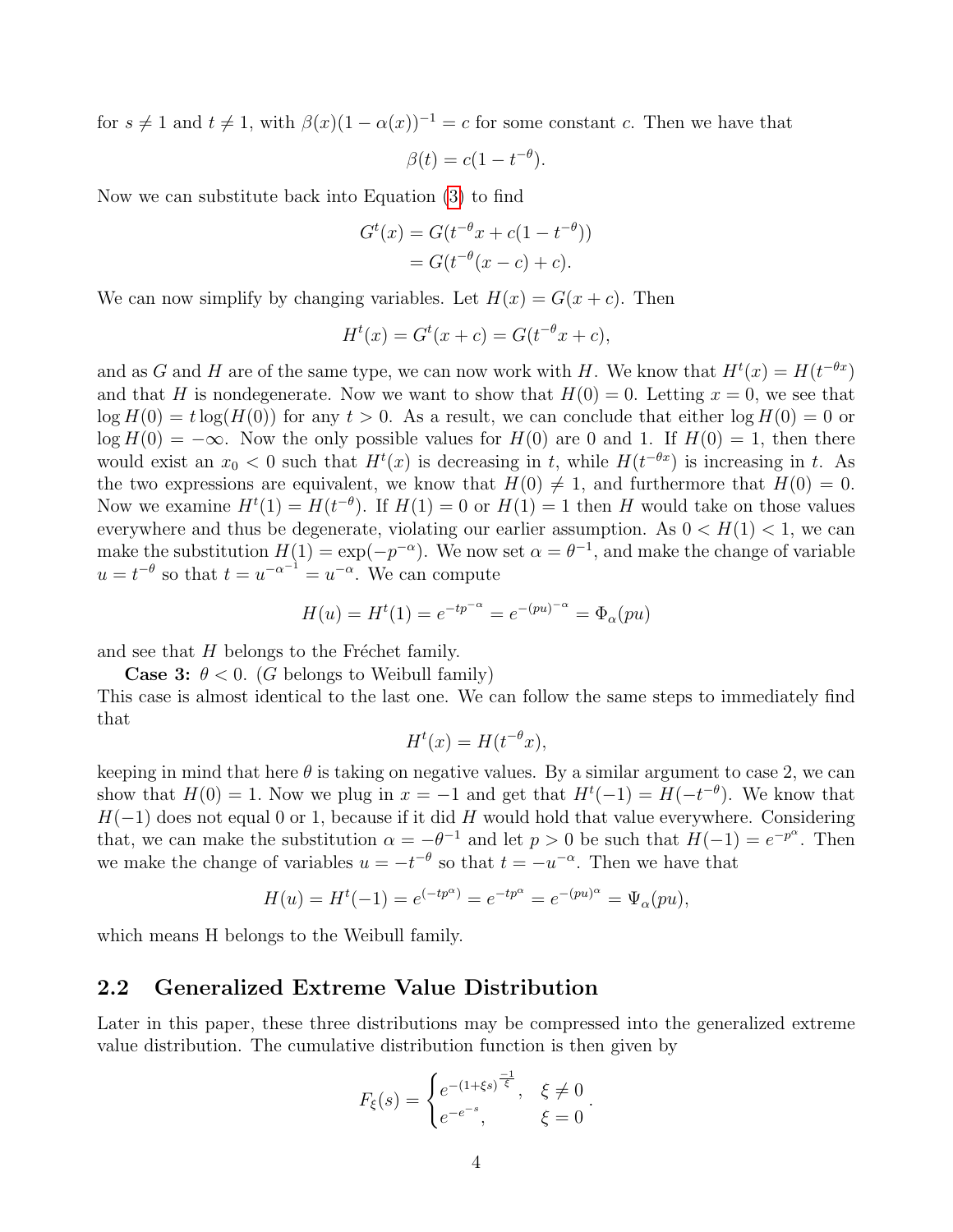The support is understood here and henceforth to be  $(a, b)$  where  $a = -1/\xi$ ,  $b = \infty$  for  $\xi > 0$ ;  $a = -\infty$ ,  $b = -1/\xi$  for  $\xi < 0$ ; and  $a = -\infty$ ,  $b = \infty$  for  $\xi = 0$ . Observe that the second expression is the limit of the first expression as  $\xi \to 0$ . In that case the generalized extreme value distribution is the Gumbel. The Fréchet arises if  $\xi > 0$ , in which case it can be retrieved through the change of variables  $\xi = \alpha^{-1}$  and  $y = 1 + \xi x$ . If  $\xi < 0$  then the generalized distribution becomes the reversed Weibull, the appropriate change of variables being  $\xi = -\alpha^{-1}$ and  $y = -1 - \xi x$ . The density is given by

$$
f_{\xi}(s) = \begin{cases} (1+\xi s)^{-\frac{1}{\xi}-1} e^{-(1+\xi s)^{\frac{-1}{\xi}}}, & \xi \neq 0\\ e^{-s} e^{-e^{-s}}, & \xi = 0. \end{cases}
$$

Once the aforementioned change of variables has been made, the  $-1/\xi$  terms become 0 in the definitions of  $a, b$ .

## 3 Stein's Method

Stein's method is a collection of techniques to get bounds on the distance between probability distributions. We measure the distance between distributions with respect to certain probability metrics. Given measures  $\mu$  and  $\nu$ , we measure distance using an appropriate class of test functions  $\mathcal H$  by the formula

<span id="page-6-0"></span>
$$
d_{\mathcal{H}}(\mu,\nu) = \sup_{h \in \mathcal{H}} \left| \int h(x) d\mu(x) - \int h(x) d\nu(x) \right|.
$$

To improve clarity, we abuse notation and write these metrics as

$$
d_{\mathcal{H}}(W,Z) = \sup_{h \in \mathcal{H}} |E[h(W)] - E[h(Z)]|
$$

where the random variables W and Z have laws  $\mu$  and  $\nu$  respectively. The family H dictates which particular metric is being evaluated. When studying continuous distributions, we normally look at the Wasserstein metric, which is found by letting  $\mathcal H$  be the set of all Lipschitz continuous functions with Lipschitz constant 1. The first step of Stein's method is to rewrite the right side of the above equation into something that is easier to work with.

To accomplish this, we find a characterizing operator A for our target distribution  $\mathscr{L}(Z)$ such that

$$
E[\mathcal{A}f(W)] = 0 \Longleftrightarrow W =_d Z
$$

for all f in a distribution determining class of functions F. Here,  $W = d Z$  means that W is equal in distribution to  $Z$ . Normally there are infinitely many operators for a distribution, and the choice of which to work with has impact later in the method. Once we have defined our characterizing operator, we set up and solve the Stein equation. For each  $h \in \mathcal{H}$ , the Stein equation is

$$
\mathcal{A}f(x) = h(x) - E[h(Z)],
$$

and if we've chosen a suitable operator, we can find a solution  $f<sub>h</sub>$  that belongs to the class of functions  $\mathcal F$  attached to the operator. If we plug in our random variable W and take expectations, we get that

$$
E[\mathcal{A}f_h(W)] = E[h(W)] - E[h(Z)],
$$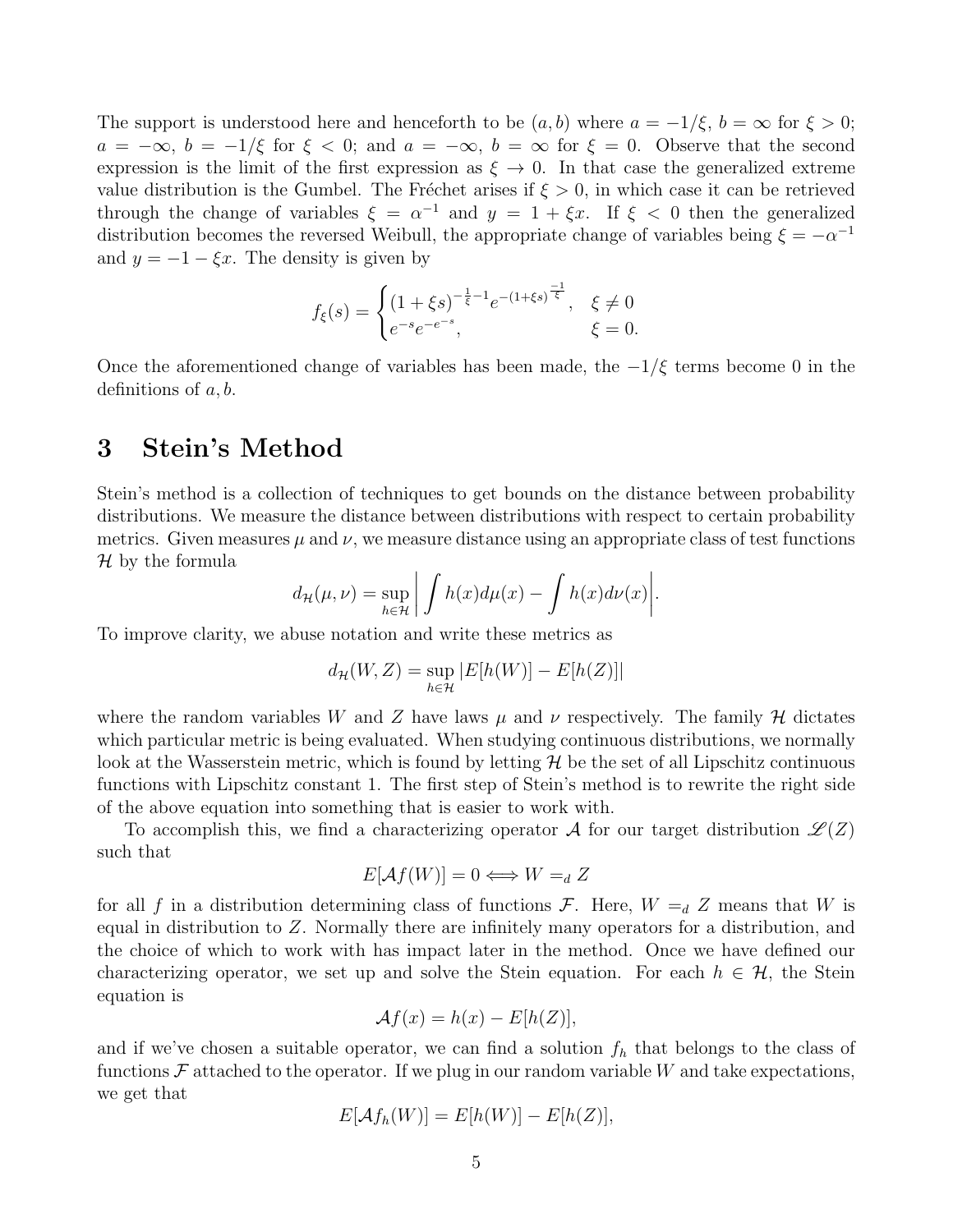and then by taking suprema and absolute values we find that

$$
\sup_{h \in \mathcal{H}} |E[\mathcal{A}f_h(W)]| = \sup_{h \in \mathcal{H}} |E[h(W)] - E[h(Z)]| = d_{\mathcal{H}}(W, Z). \tag{10}
$$

Here we've redefined the desired distance as being dependent on  $W$  by incorporating  $Z$  into the choice of operator, and in turn  $f_h$ . When employing Stein's method, the hope is that if W is close to Z, then given that  $E[\mathcal{A}f(Z)] = 0$ ,  $E[\mathcal{A}f_h(W)]$  should be close to 0.

Given that Stein's method was originally conceived with the standard normal distribution in mind, it's natural to introduce the classic characterizing operator for the normal distribution as an example. Stein's Lemma, given in [Chen et al.](#page-17-1) [\(2010\)](#page-17-1), defines the most notable operator, stating that

$$
E[f'(W) - Wf(W)] = 0 \Longleftrightarrow W \sim \mathcal{N}(0, 1),
$$
 the standard normal distribution,

for all absolutely continuous f with  $E[f(Z)], E[f'(Z)] < \infty$ ,  $Z \sim \mathcal{N}(0, 1)$ . Writing  $\Phi(x) =$  $E[h(Z)]$ , we can set up the Stein equation, finding that

$$
f'(w) - wf(w) = h(w) - \Phi(h)
$$

has the bounded solution

$$
f_h(w) = e^{\frac{w^2}{2}} \int_w^{\infty} e^{-\frac{t^2}{2}} (\Phi(h) - h(t)) dt,
$$

where  $f_h$  satisfies

$$
||f_h||_{\infty} \le 2||h'||_{\infty},
$$
  $||f_h'||_{\infty} \le \frac{2}{\pi}||h'||_{\infty},$  and  $||f_h''||_{\infty} \le 2||h'||_{\infty}$ 

if h is absolutely continuous. Following the general process given in Equation  $(10)$ , we get that

$$
d_{\mathcal{H}}(W,Z) = \sup_{h \in \mathcal{H}} |E[f'_h(W) - Wf_h(W)]|.
$$

After setting up and solving the Stein equation, the next step in Stein's method is to bound the right side of Equation [\(10\)](#page-6-0). At this point, the method splinters into several techniques for generating bounds.

### 4 General Methods of Finding Operators

Given a particular distribution, the first step in Stein's method is to define a characterizing operator. We start off by going over some basic ideas and methods.

### 4.1 Density Method

The most common method to find an operator for any given distribution is the density method, which notably generates Stein's operator for the normal distribution. Suppose that  $Z$  is absolutely continuous with continuously differentiable density  $p(x)$ , which is supported on [a, b] and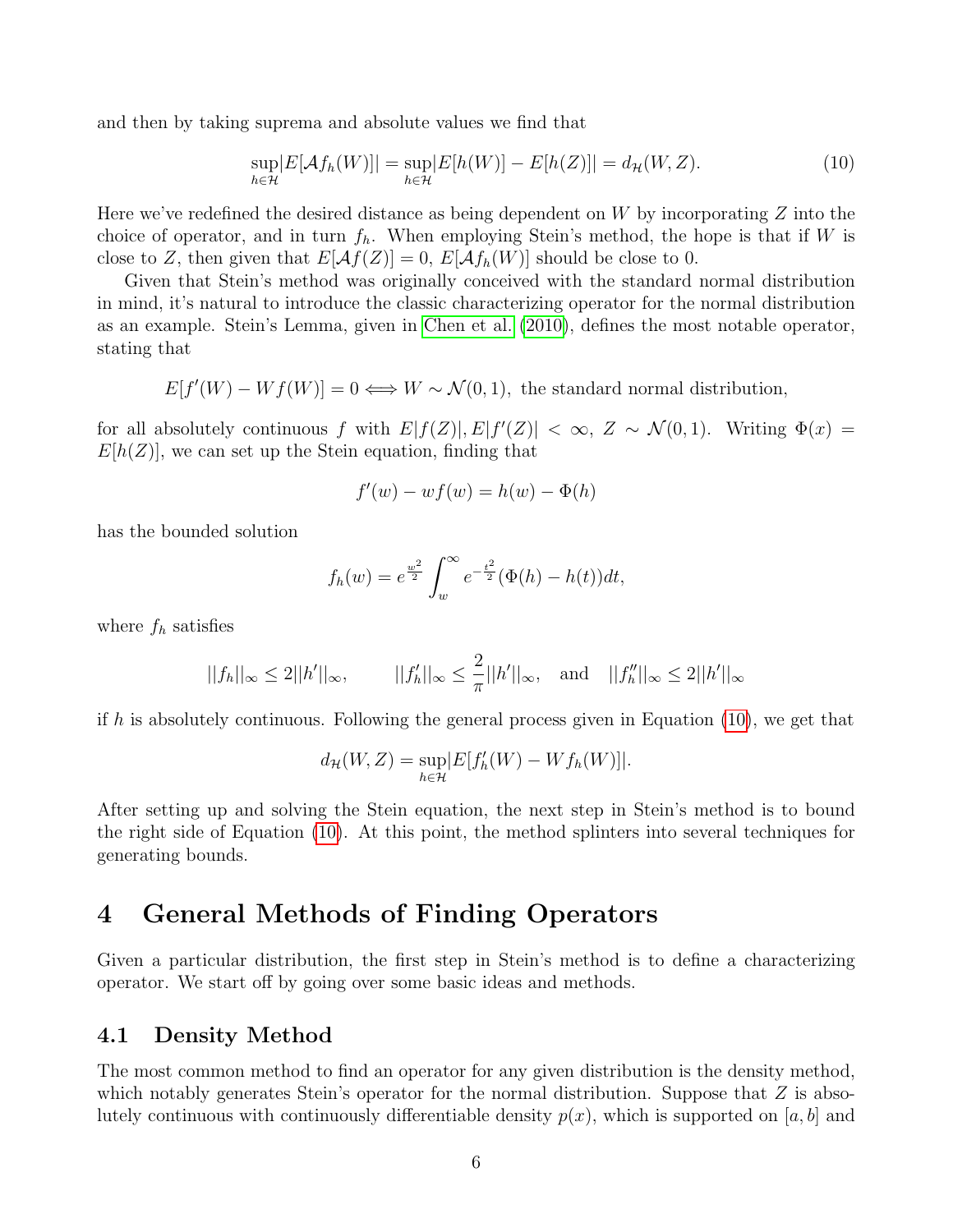strictly positive on  $(a, b)$  for some  $-\infty \le a < b \le \infty$ . Let F be a class of test functions for which the expectations below exist. Given  $f \in \mathcal{F}$ , the density method gives us the operator

<span id="page-8-1"></span>
$$
(\mathcal{A}f)(x) = f'(x) + \frac{p'(x)}{p(x)}f(x).
$$

We can prove that  $E[(Af)(Z)] = 0$  by taking expectations and finding that

$$
E[\mathcal{A}f(Z)] = E(f'(Z)) + E\left(\frac{p'(Z)}{p(Z)}f(Z)\right)
$$
  
= 
$$
\int_a^b f'(x)p(x)dx + \int_a^b f(x)p'(x)dx
$$
  
= 
$$
f(x)p(x)|_a^b - \int_a^b f(x)p'(x)dx + \int_a^b f(x)p'(x)dx
$$
  
= 0.

Here we are assuming that  $\lim_{x\to a} p(x)f(x) = 0 = \lim_{x\to a} p(x)f(x)$ . This is a consistent way of finding operators, but oftentimes using the operator from the density method leads to problems later on. As a result, it is still worthwhile to explore other methods.

### 4.2 Generalized Density Method

Under the same initial assumptions as the density method, also let  $\varphi(x)$  be a continuously differentiable function which is nonzero on  $(a, b)$  and satisfies  $\lim_{x\to a} \varphi(x)p(x)f(x) = 0$  $\lim_{x \to b} \varphi(x)p(x)f(x)$  for all f in a distribution determining class F. Then we can compute

$$
E[\varphi'(Z)f(Z)] = \int_a^b \varphi'(x)f(x)p(x)dx
$$
  
\n
$$
= \varphi(x)f(x)p(x)|_a^b - \int_a^b \varphi(x)[f'(x)p(x) + f(x)p'(x)]dx
$$
  
\n
$$
= -\int_a^b \left[f'(x) + \frac{p'(x)}{p(x)}f(x)\right]\varphi(x)p(x)dx
$$
  
\n
$$
= -E[G_f(Z)\varphi(Z)]
$$
\n(11)

where  $G_f(x) = f'(x) + \frac{p'(x)}{p(x)}$  $\frac{\varphi'(x)}{\varphi(x)}f(x)$ . If we define an operator  $(\mathcal{A}f)(x) = \varphi'(x)f(x) + G_f(x)\varphi(x)$ , then by the above computations  $E[(Af)(Z)] = 0$ . The density method arises from this method by setting  $\varphi(x) = 1$ , so this approach might be termed the *generalized density method*. This method is outlined in [Ley et al.](#page-17-2) [\(2017\)](#page-17-2). For  $\mathcal H$  a family of functions determining a probability metric  $d_{\mathcal{H}}(X, Y) = \sup_{h \in \mathcal{H}} |E[h(X)] - E[h(Y)]|$ , the associated Stein equation is

<span id="page-8-0"></span>
$$
f'(x)\varphi(x) + \left[\varphi'(x) + \frac{p'(x)}{p(x)}\varphi(x)\right]f(x) = \varphi'(x)f(x) + \left[f'(x) + \frac{p'(x)}{p(x)}f(x)\right]\varphi(x)
$$
  
=  $(\mathcal{A}f)(x)$   
=  $h(x) - \mu_h$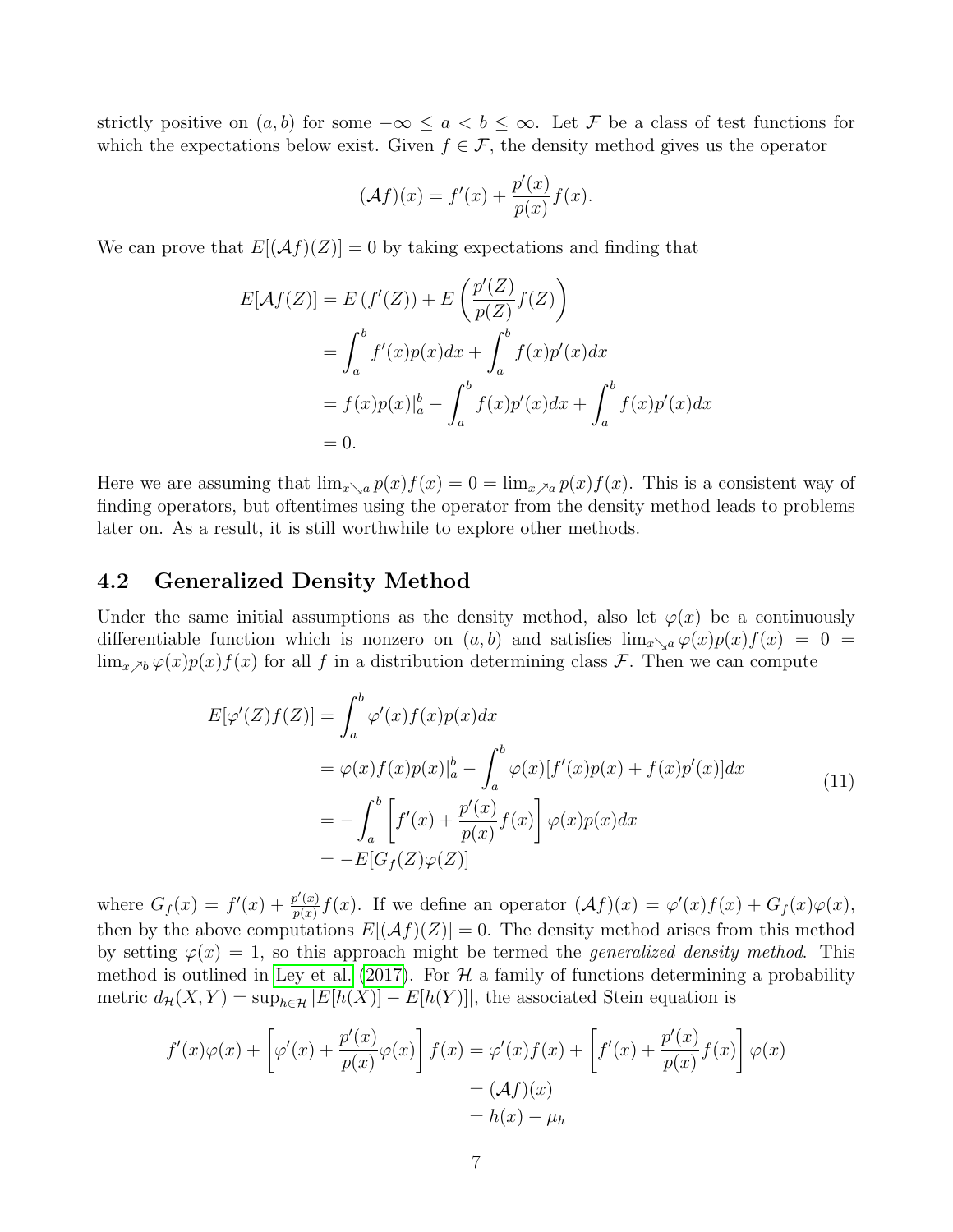where  $\mu_h = E[h(Z)]$ . If we define  $P(x) = \frac{\varphi'(x)}{\varphi(x)} + \frac{p'(x)}{p(x)}$  $\frac{p'(x)}{p(x)}$  and  $Q(x) = \frac{h(x) - \mu_h}{\varphi(x)}$ , we can rewrite the above equality as

$$
f'(x) + P(x)f(x) = Q(x).
$$

Seeing that it's a linear ODE with integrating factor  $e^{\int P(x)dx} = e^{\log(\varphi(x)p(x))} = \varphi(x)p(x)$ , we reduce the equation to

$$
\frac{d}{dx}(f(x)p(x)\varphi(x)) = Q(x)\varphi(x)p(x) = (h(x) - \mu_h)p(x).
$$

The general solution to this equation is thus

$$
f_h(x) = \frac{1}{\varphi(x)p(x)} \int_a^x (h(t) - \mu_h)p(t)dt.
$$
 (12)

### 4.3 Generalized Bounds

We typically want to choose our operator so that  $f<sub>h</sub>$  has desirable properties, as Stein did in the normal case discussed earlier. This will enable us to determine F such that if  $E[Af(W)] = 0$ for all  $f \in \mathcal{F}$ , then  $W =_{d} Z$ . In this section, we rewrite the general solution given in Equation [\(12\)](#page-8-0) into a form that is oftentimes easier to bound. Working in the Wasserstein metric, we can compute that

$$
h(t) - \mu_h = \int_a^b [h(t) - h(x)]p(x)dx
$$
  
= 
$$
\int_a^t \int_x^t h'(u)p(x)du dx - \int_t^b \int_t^x h'(u)p(x)du dx
$$
  
= 
$$
\int_a^t \int_a^u h'(u)p(x)dx du - \int_t^b \int_u^b h'(u)p(x)dx du
$$
  
= 
$$
\int_a^t h'(u)F(u)du - \int_t^b h'(u)(1 - F(u))du,
$$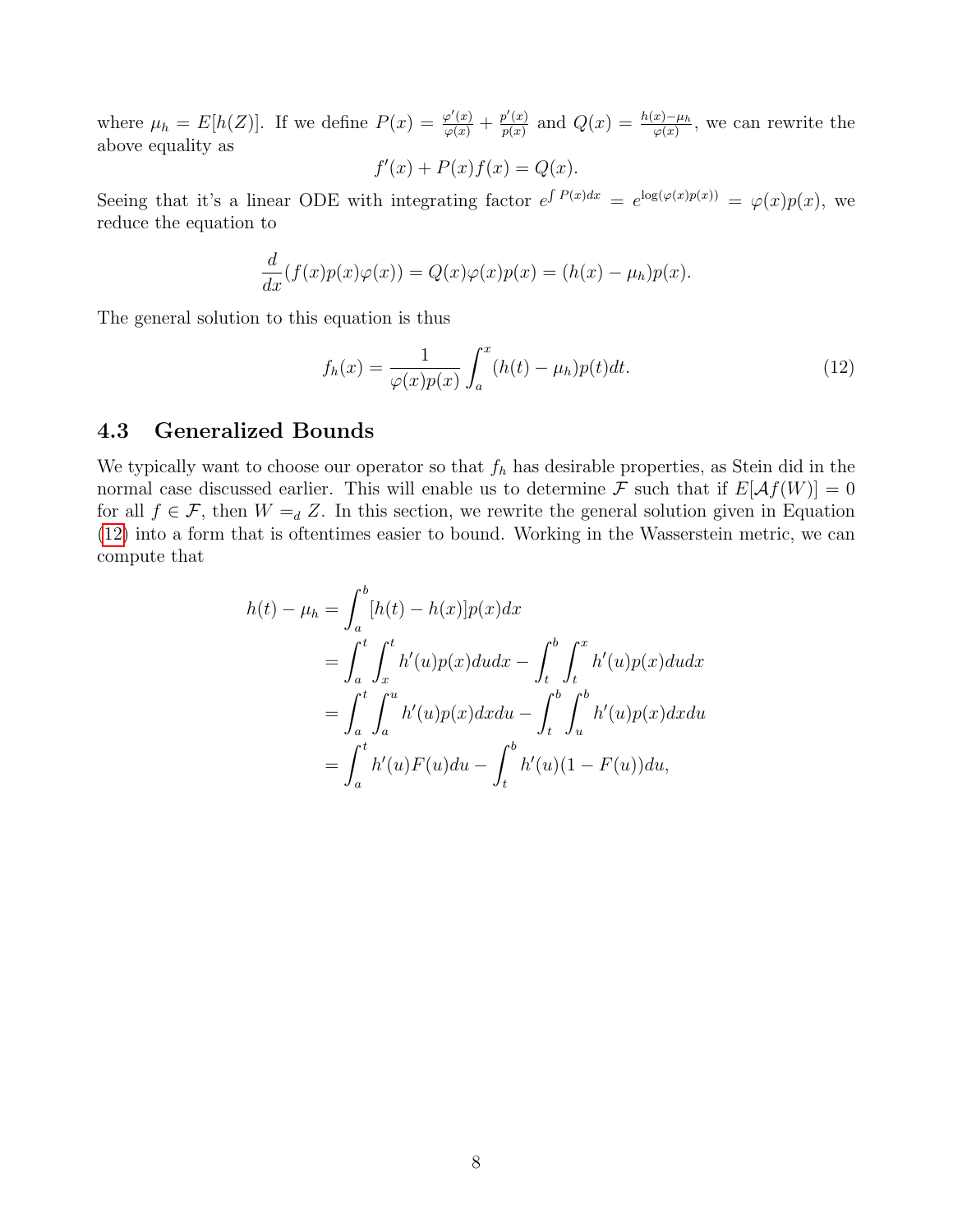where  $F(u) = \int_a^u p(x)dx$  is the distribution function for Z. We can plug this into our integral in the general solution to get

$$
\int_{a}^{x} (h(t) - \mu_h) p(t) dt = \int_{a}^{x} \int_{a}^{t} h'(u) F(u) p(t) du dt - \int_{a}^{x} \int_{t}^{b} h'(u) (1 - F(u)) p(t) du dt
$$
  
\n
$$
= \int_{a}^{x} \int_{u}^{x} h'(u) F(u) p(t) dt du - \int_{a}^{x} \int_{a}^{u} h'(u) (1 - F(u)) p(t) dt du
$$
  
\n
$$
- \int_{b}^{x} \int_{a}^{x} h'(u) (1 - F(u)) p(t) dt du
$$
  
\n
$$
= \int_{a}^{x} h'(u) F(u) (F(x) - F(u)) du - \int_{a}^{x} h'(u) (1 - F(u)) F(u) du
$$
  
\n
$$
- \int_{x}^{b} h'(u) (1 - F(u)) F(x) du
$$
  
\n
$$
- \int_{x}^{b} h'(u) F(u) F(u) du + \int_{x}^{b} h'(u) F(u) F(u) du
$$
  
\n
$$
= (F(x) - 1) \int_{a}^{x} h'(u) F(u) du + F(x) \int_{x}^{b} h'(u) (F(u) - 1) du.
$$

Since  $|h'(u)| \leq 1$  almost everywhere, we have that

$$
|f_h(x)| \leq \frac{1}{|\varphi(x)|p(x)} \left[ (1 - F(x)) \int_a^x F(u) du + F(x) \int_x^b (1 - F(u)) du \right].
$$

We also want to rewrite the general form of  $f'_{h}(x)$  and  $f''_{h}(x)$ . We differentiate Equation [\(12\)](#page-8-0) and find that

$$
f'_h(x) = \frac{h(x) - \mu_h}{\varphi(x)} - \frac{\varphi'(x)p(x) + \varphi(x)p'(x)}{\varphi(x)^2 p(x)^2} \int_a^x (h(t) - \mu_h)p(t)dt
$$

and then substitute  $f_h$  back in to get

$$
f'_h(x) = \frac{h(x) - \mu_h}{\varphi(x)} - \left(\frac{\varphi'(x)}{\varphi(x)} + \frac{p'(x)}{p(x)}\right) f_h(x).
$$

We can differentiate the Stein equation to see that

$$
h'(x) = f''(x)\varphi(x) + f'_h(x)\varphi'(x) + \left(\varphi''(x)\frac{p''(x)p(x) - p'(x)^2}{p(x)^2}\varphi(x) + \frac{p'(x)}{p(x)}\varphi'(x)\right)f_h(x) + \left(\varphi'(x) + \frac{p'(x)}{p(x)}\varphi(x)\right)f'_h(x)
$$

and isolating the desired  $f''_h(x)$  we get

$$
f''_h(x) = \frac{h'(x)}{\varphi(x)} - f'_h(x) \left( 2 \frac{\varphi'(x)}{\varphi(x)} + \frac{p'(x)}{p(x)} \right) - f_h(x) \left( \frac{\varphi''(x)}{\varphi(x)} + \frac{p''(x)p(x) - p'(x)^2}{p(x)^2} + \frac{p'(x)\varphi'(x)}{p(x)\varphi(x)} \right).
$$

Now that we've accomplished a reasonable amount in generality, it's time to employ these methods with regards to the distributions we're focusing on.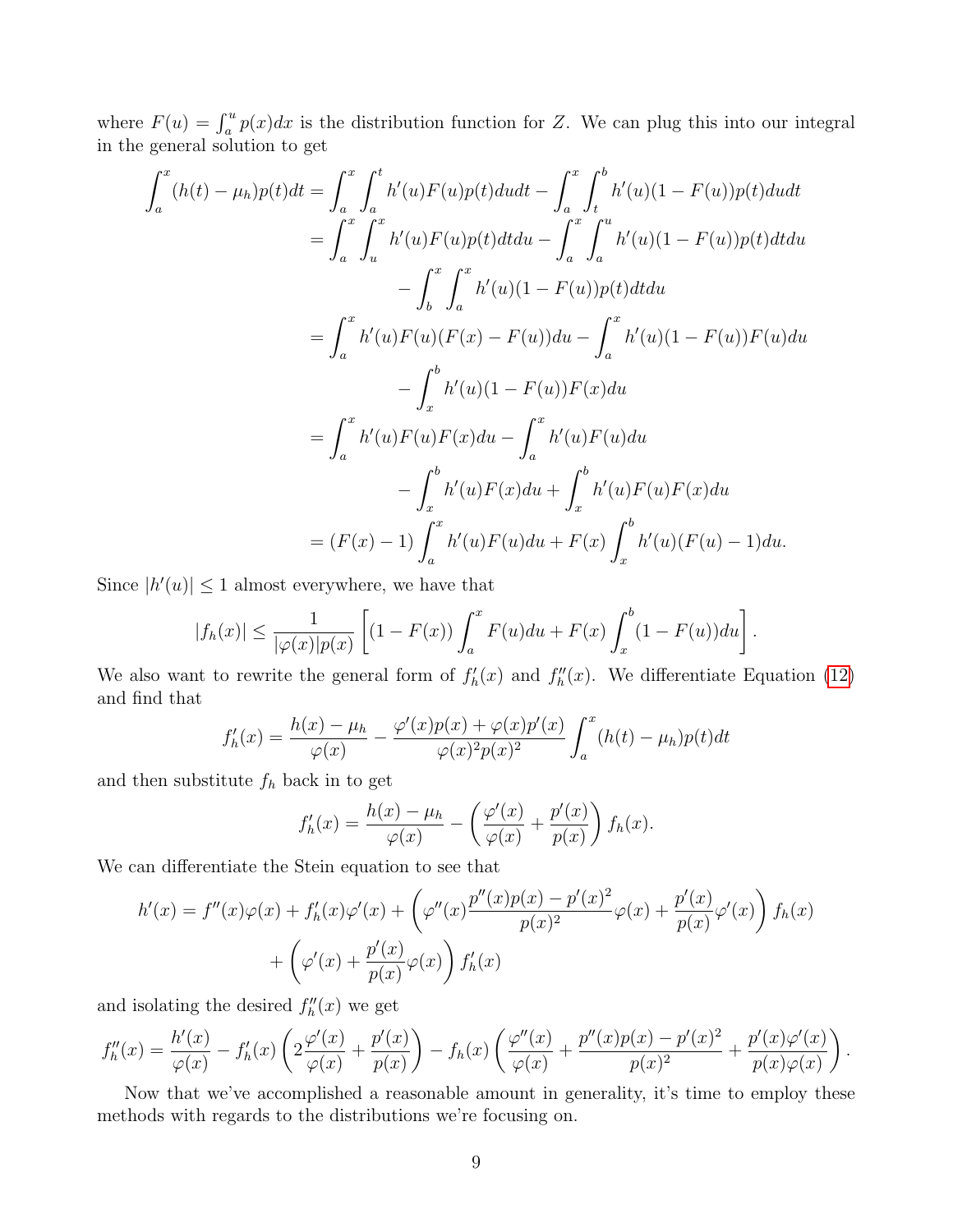### 5 Operator for the Extreme Value Distributions

Bartholmé and Swan [\(2013\)](#page-17-3) define a particularly useful operator for the Fréchet, and it can be derived using the generalized density method. The Fréchet has density  $p(y) = y^{-1-\alpha}e^{-y-\alpha}$ , and  $p'(y) = y^{-2-2\alpha}e^{-y-\alpha}(\alpha - y^{\alpha} - \alpha y^{\alpha})$ . The operator is given by the generalized density method when we let  $\varphi(y) = y^{1+\alpha}$ , noting that  $\varphi'(y) = (\alpha+1)y^{\alpha}$ . We compute that

$$
\varphi'(y) + \frac{p'(y)}{p(y)}\varphi(y) = (\alpha + 1)y^{\alpha} + \frac{y^{-2-2\alpha}e^{-y^{-\alpha}}(\alpha - y^{\alpha} - \alpha y^{\alpha})}{y^{-1-\alpha}e^{-y^{-\alpha}}}(y^{1+\alpha})
$$

$$
= \alpha y^{\alpha} + y^{\alpha} + y^{-1-\alpha}y^{1+\alpha}(\alpha - y^{\alpha} - \alpha y^{\alpha})
$$

$$
= \alpha.
$$

Remember that our test functions must satisfy

$$
\lim_{y \searrow a} \varphi(y) f(y) p(y) = 0 = \lim_{y \nearrow b} \varphi(y) f(y) p(y).
$$

In this instance our restrictions become

$$
\lim_{y \searrow 0} e^{-y^{-\alpha}} f(y) = 0
$$

and

$$
\lim_{y \nearrow \infty} f(y) = \lim_{y \nearrow \infty} e^{-y^{-\alpha}} f(y) = 0.
$$

We let  $\mathcal{F} = AC_0(a, b)$ , the space of absolutely continuous functions on  $(a, b)$  which vanish at  $a = 0$  and  $b = \infty$ . The following result is stated in Bartholmé and Swan [\(2013\)](#page-17-3). We provide a proof for completeness.

**Theorem 1.** Define the functional operator  $\mathcal{A}$  by

$$
(\mathcal{A}f)(y) = y^{\alpha+1}f'(y) + \alpha f(y).
$$

Then  $E[(Af)(Y)] = 0$  for all  $f \in \mathcal{F}$  if and only if Y has the Fréchet distribution.

*Proof:* Letting Z have the Fréchet distribution, we clearly have that  $E[(\mathcal{A}f)(Z)] = 0$  for all  $f \in$  $F$  given the calculations in Equation [\(11\)](#page-8-1).

Letting  $E[(Af)(Y)] = 0$  for all  $f \in \mathcal{F}$ , we first obtain the unique bounded solution  $f_x$  of the differential equation

$$
y^{\alpha+1}f'_x(y) + \alpha f_x(y) = \mathbb{1}[y \le x] - \Phi_\alpha(x),
$$

where  $\Phi_{\alpha}(x)$  is the c.d.f. of the Fréchet distribution. After dividing by  $y^{\alpha+1}$ , we find that the integrating factor is  $e^{\int \alpha y^{-\alpha-1}dy} = e^{-y^{-\alpha}}$ . Next, we see that  $f_x$  is given by

$$
f_x(y) = e^{y^{-\alpha}} \int_0^y (\mathbb{1}[y \le x] - \Phi_\alpha(x)) t^{-\alpha - 1} e^{-t^{-\alpha}} dt.
$$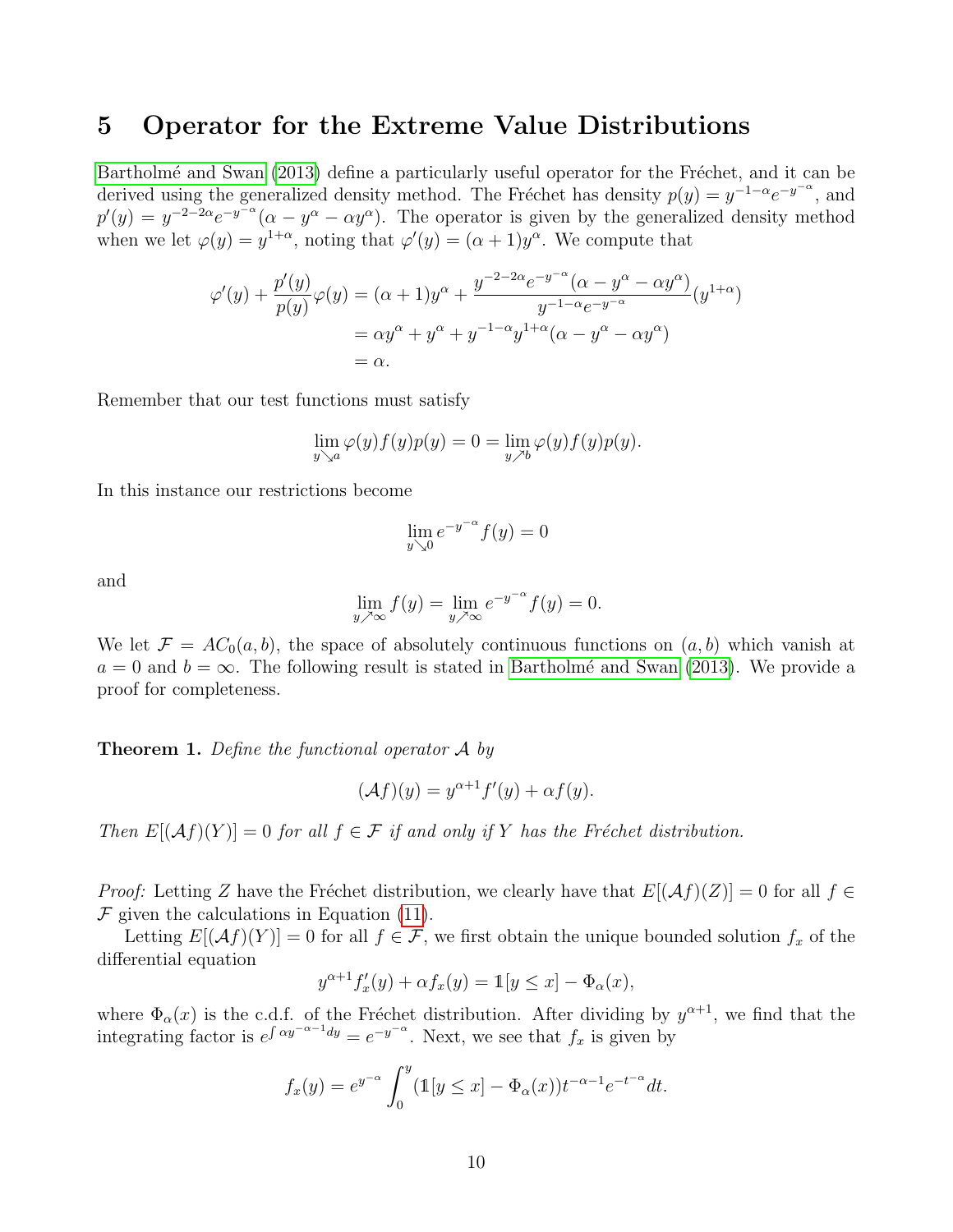By definition, we have that

$$
|P(Y \le x) - \Phi(x)| = |E[y^{\alpha+1} f_x'(Y) + \alpha f_x(Y)]|.
$$

 $\Box$ 

By our assumptions, the right side is 0, and as a result  $Y$  has the Fréchet distribution.

We also want to solve the Stein equation. Similar to above, we find that the solution is

$$
f_h(y) = e^{y^{-\alpha}} \int_0^y (h(t) - \mu_h) t^{-\alpha - 1} e^{-t^{-\alpha}} dt.
$$

This holds for general test functions h, not just  $h(y) = 1\{y \leq x\}$ , the test functions corresponding to the Kolmogorov metric which gives the sup norm of the difference between cdfs.

### 5.1 GEVD Operator

We can use the generalized extreme value distribution to extend the operator to apply to the Weibull and Gumbel distributions. The generalized extreme value distribution has density

$$
p(x) = (1 + \xi x)^{(-1 - \frac{1}{\xi})} \exp(-(1 + \xi x)^{-\frac{1}{\xi}})
$$

with

$$
p'(x) = \left[1 - (\xi + 1)(1 + \xi x)^{\frac{1}{\xi}}\right] (1 + \xi x)^{-2 - \frac{2}{\xi}} \exp(-(1 + \xi x)^{-\frac{1}{\xi}})
$$

and

$$
\frac{p'(x)}{p(x)} = \left[1 - (\xi + 1)(1 + \xi x)^{\frac{1}{\xi}}\right] (1 + \xi x)^{-1 - \frac{1}{\xi}}.
$$

We perform a change of variables and let  $\varphi(x) = (1 + \xi x)^{1 + \frac{1}{\xi}}$ , with derivative  $\varphi'(x) = (\xi + 1)(1 + \xi x)^{1 + \frac{1}{\xi}}$  $\xi x^{\frac{1}{5}}$ . The associated operator is then

$$
\begin{aligned} (\mathcal{A}f)(x) &= \varphi'(x)f(x) + \left[f'(x) + \frac{p'(x)}{p(x)}f(x)\right]\varphi(x) \\ &= (\xi + 1)(1 + \xi x)^{\frac{1}{\xi}}f(x) + \left[(1 + \xi x)^{1 + \frac{1}{\xi}}f'(x) + \left[1 - (\xi + 1)(1 + \xi x)^{\frac{1}{\xi}}\right]f(x)\right] \\ &= (1 + \xi x)^{1 + \frac{1}{\xi}}f'(x) + f(x). \end{aligned}
$$

We plug into Equation [\(12\)](#page-8-0) to see that the general solution is

$$
f_h(x) = e^{(1+\xi x)^{-1/\xi}} \int_a^x (h(t) - \mu_h)(1+\xi t)^{-1-1/\xi} e^{(1+\xi t)^{-1/\xi}} dt.
$$

Next, we will apply this operator to the Weibull and Gumbel.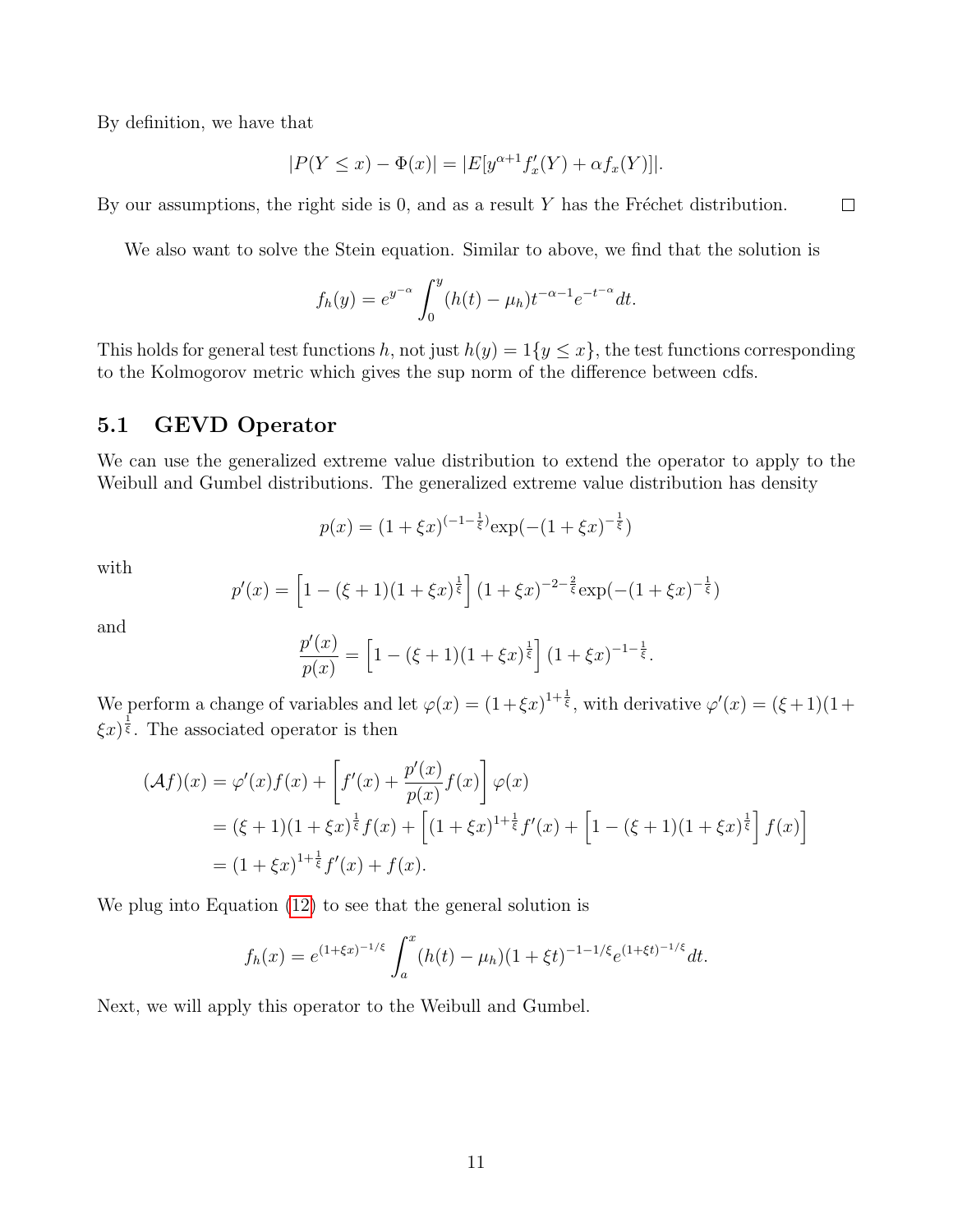### 5.2 Reversed Weibull

In the reversed Weibull case, if we let  $\alpha = -\xi^{-1}$ ,  $y = -(1 + \xi x)$  we have that  $\varphi(x) = (-y)^{1-\alpha}$ with  $\varphi'(x) = (\alpha - 1)(-y)^{-\alpha}$ , noting that

$$
p(y) = \alpha(-y)^{\alpha-1}e^{-(-y)^{\alpha}}
$$
 and  $p'(y) = e^{-(-y)^{\alpha}}(-\alpha(-y)^{\alpha-2}(\alpha-1) + \alpha^{2}(-y)^{2\alpha-2}).$ 

Then we can calculate

$$
\varphi'(y) + \frac{p'(y)}{p(y)}\varphi(y) = (\alpha - 1)(-y)^{-\alpha} + ((1 - \alpha)(-y)^{-1} + \alpha(-y)^{\alpha - 1})(-y)^{1 - \alpha}
$$
  
= (\alpha - 1)(-y)^{-\alpha} + (1 - \alpha)(-y)^{-\alpha} + \alpha  
= \alpha.

Our test functions must satisfy

$$
\lim_{y \searrow a} \varphi(y) f(y) p(y) = 0 = \lim_{y \nearrow b} \varphi(y) f(y) p(y).
$$

Here, we have that  $\varphi(y)p(y) = \alpha e^{-(y)^{\alpha}}$ . As a result, our restrictions become

$$
\lim_{y \searrow -\infty} f(y) = \lim_{y \searrow -\infty} f(y) \alpha e^{-(-y)^{\alpha}} = 0
$$

and

$$
\lim_{y \nearrow 0} f(y) \alpha e^{-(-y)^{\alpha}} = 0.
$$

By a slight abuse of notation, we let  $\mathcal{F} = AC_0(a, b)$  as before, keeping in mind that a and b vary according to type.

**Theorem 2.** Define the functional operator  $\mathcal{A}$  by

$$
(\mathcal{A}f)(y) = (-y)^{1-\alpha} f'(y) + \alpha f(y).
$$

Then  $E[(Af)(Y)] = 0$  for all  $f \in \mathcal{F}$  if and only if Y has the Weibull distribution.

The proof of this theorem is analogous to the proof in the Fréchet case. To solve the Stein equation we divide out by  $(-y)^{1-\alpha}$ , and find that our integrating factor is  $e^{\int \alpha(-y)^{\alpha-1}dy} = e^{-(-y)^{\alpha}}$ , and our solution is

$$
f_h(y) = e^{(-y)^{\alpha}} \int_{-\infty}^{y} (h(t) - \mu_h) e^{-(-t)^{\alpha}} (-t)^{\alpha-1} dt.
$$

### 5.3 Gumbel

The Gumbel distribution arises from the generalized extreme value distribution when we send  $\xi$ to 0. The density of the Gumbel is

$$
p(x) = \lim_{\xi \to 0} (1 + \xi x)^{-1 - \xi^{-1}} e^{-(1 + \xi x)^{-\xi^{-1}}}
$$
  
=  $e^{-x - e^{-x}}$ .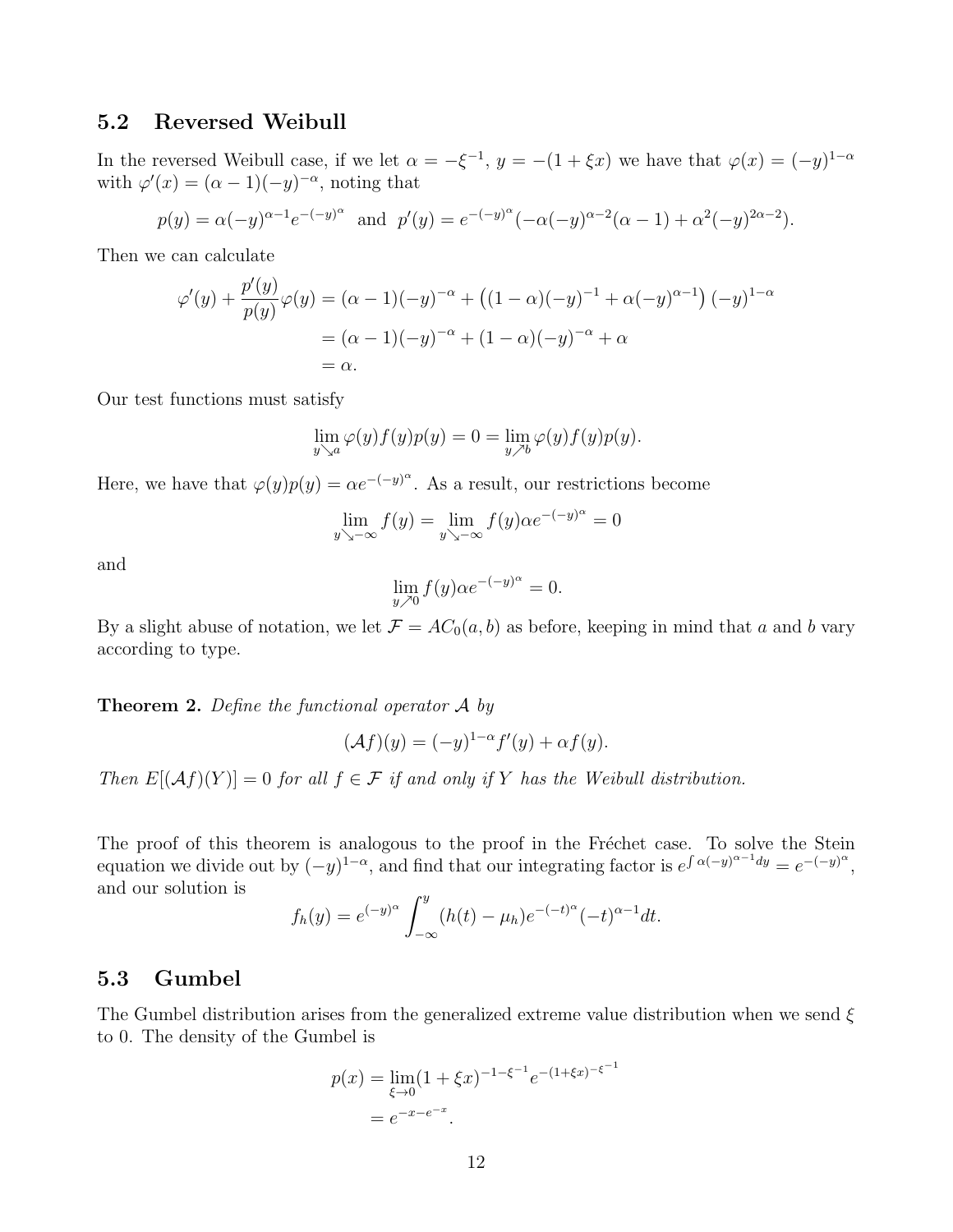We also note that

$$
p'(x) = (-1 + e^{-x})e^{-x - e^{-x}}.
$$

Next, we take the limit of  $\varphi(x)$  to obtain

$$
\lim_{\xi \to 0} \varphi(x) = \lim_{\xi \to 0} (1 + \xi x)^{1 + \xi^{-1}}
$$
\n
$$
= \exp\left(\lim_{\xi \to 0} (1 + \xi^{-1}) \log(1 + \xi x)\right)
$$
\n
$$
= \exp\left(\lim_{\xi \to 0} \frac{\log(1 + \xi x)}{\frac{\xi}{\xi + 1}}\right)
$$
\n
$$
= \exp\left(\lim_{\xi \to 0} \frac{\frac{x}{1 + \xi x}}{\frac{1 + \xi x}{(\xi + 1)^2}}\right)
$$
\n
$$
= e^x.
$$

This also gives us  $\varphi'(x) = e^x$ . We can now start to work towards our operator, first finding that

$$
\varphi'(x) + \frac{p'(x)}{p(x)}\varphi(x) = e^x + \left(\frac{(-1 + e^{-x})e^{-x - e^{-x}}}{e^{-x - e^{-x}}}\right)e^x
$$

$$
= e^x + (-1 + e^{-x})e^x
$$

$$
= 1.
$$

Our test functions must satisfy

$$
\lim_{x \searrow a} \varphi(x) f(x) p(x) = 0 = \lim_{x \nearrow b} \varphi(x) f(x) p(x).
$$

Here, our restrictions simply become

$$
\lim_{x \searrow -\infty} e^{-e^{-x}} f(x) = 0 = \lim_{x \nearrow \infty} e^{-e^{-x}} f(x),
$$

which works if we let  $\mathcal{F} = AC_0(\mathbb{R})$ .

**Theorem 3.** Define the functional operator  $\mathcal{A}$  by

$$
(\mathcal{A}f)(y) = e^x f'(y) + f(x).
$$

Then  $E[(Af)(Y)] = 0$  for all  $f \in \mathcal{F}$  if and only if Y has the Gumbel distribution.

Again, the proof of this theorem is similar to the proof given in the Fréchet case. We solve the Stein equation by first dividing out by  $e^x$  and seeing that the integrating factor is  $e^{\int e^{-x}} = e^{-e^{-x}}$ . The solution is

$$
f_h(x) = e^{-e^{-x}} \int_{-\infty}^x (h(t) - \mu_h) e^{-t - e^{-t}} dt.
$$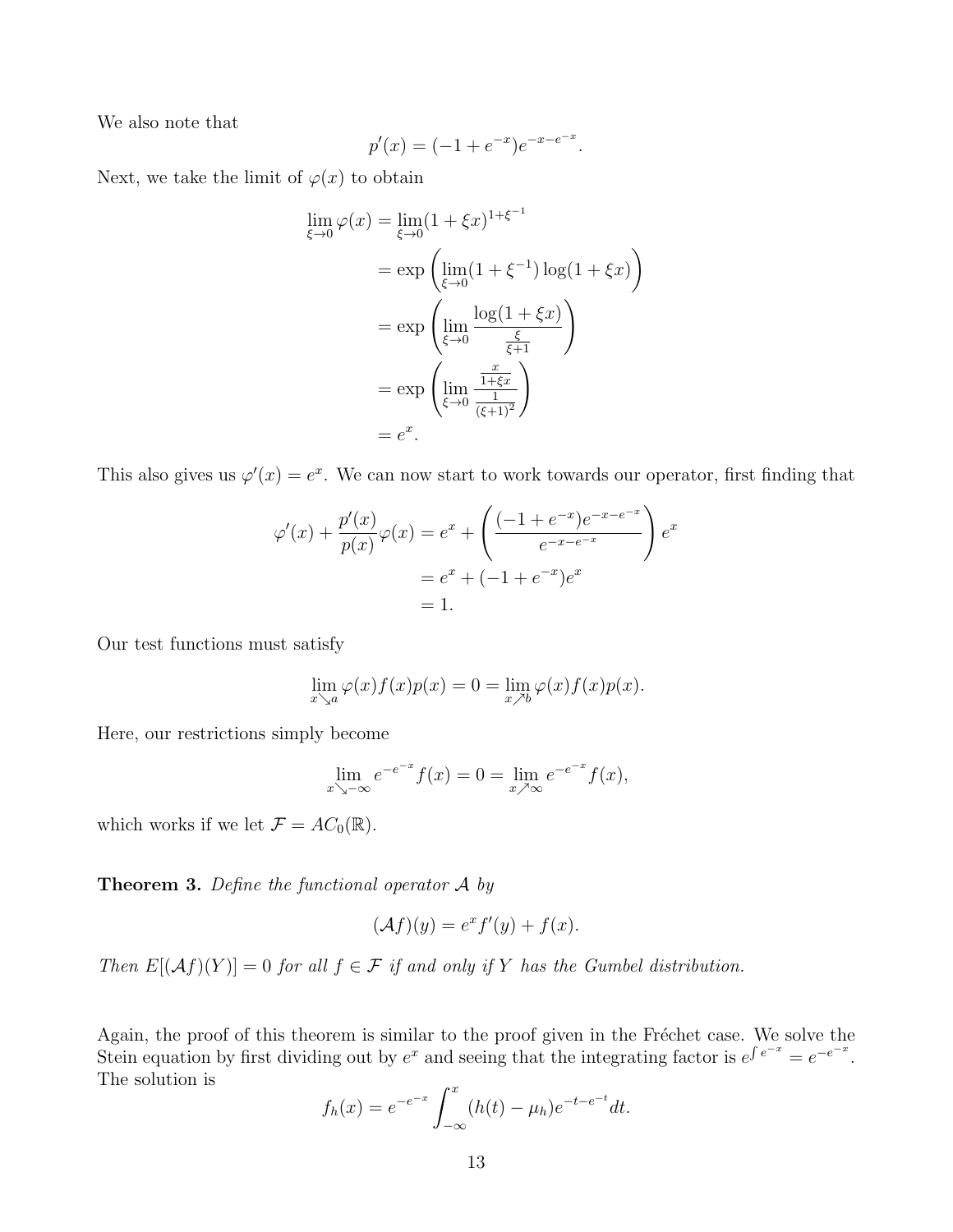# 6 Employing Two Operators

In the proof of the Fisher-Tippett-Gnedenko Theorem in Section [2.1,](#page-3-2) we discussed the convergence of  $W_n = (M_n - b_n)/a_n$ , where  $W_n$  had distribution  $G_n(x) = F(a_n x + b_n)^n$  and density  $p_n(x) = na_n F(a_n x + b_n)^{n-1} f(a_n x + b_n)$ . Now, we want to construct an operator for  $G_n$  and use it in conjunction with an operator for our target distribution.

First, let Z have our target distribution with density  $q(x)$ . Let A be the Stein operator for the target distribution, chosen with  $\varphi_1(x)$  in the generalized density method, and  $\mathcal{B}_n$  be the Stein operator for  $G_n$ , chosen with  $\varphi_2(x)$  in the generalized density method. Then we have that

<span id="page-15-0"></span>
$$
(\mathcal{A}f)(x) = \varphi_1(x)f'(x) + \left(\varphi_1'(x) + \frac{q'(x)}{q(x)}\right)f(x)
$$

and

$$
(\mathcal{B}_n f)(x) = \varphi_2(x) f'(x) + \left(\varphi'_2(x) + \frac{p'_n(x)}{p_n(x)}\right) f(x)
$$
  
=  $\varphi_2(x) f'(x) + (\varphi'_2(x) + \rho_n(x)) f(x),$ 

where  $\rho_n(x) = \frac{d}{dx} \log(p_n(x))$  is the score function for  $W_n$ . When applying this method, we can simplify the general form for  $\rho_n(x)$ , seeing that

$$
\rho_n(x) = \frac{n(n-1)a_n^2 F(a_n x + b_n)^{n-2} f(a_n x + b_n)^2 + na_n^2 F(a_n x + b_n)^{n-1} f'(a_n x + b_n)}{na_n F(a_n x + b_n)^{n-1} f(a_n x + b_n)}
$$
  
= 
$$
a_n \left( \frac{(n-1) f(a_n x + b_n)}{F(a_n x + b_n)} + \frac{f'(a_n x + b_n)}{f(a_n x + b_n)} \right).
$$
 (13)

Next, we want to combine the two operators into one, getting that

$$
E[h(Z) - h(W_n)] = E[(Af_h)(W_n)] = E[(Af_h)(W_n)] - E[(B_nf_h)(W_n)] = E[C_nf_h(W_n)],
$$

where

After reaching this point for a particular  $W_n$ , we would then examine  $|E[(\mathcal{C}_n f_h)(W_n)]|$ . If we wanted to pick  $\varphi_1(x)$  and  $\varphi_2(x)$  such that the f' term is eliminated, it's simple enough. Just choose  $\varphi_1(x) = \varphi_2(x)$ . We can then work with any  $\varphi(x)$  and say that

$$
\mathcal{C}_n f(x) = \varphi(x) \left( \frac{q'(x)}{q(x)} - \rho_n(x) \right) f(x). \tag{14}
$$

However, when we compute  $|E[(\mathcal{C}_n f_h)(x)]|$ , with this method, referencing Equation [\(12\)](#page-8-0) for the value of  $f_h$ , we get

<span id="page-15-1"></span>
$$
|E[(\mathcal{C}_n f_h)(x)]| = \left| E\left[\varphi(x) \left(\frac{q'(x)}{q(x)} - \rho_n(x)\right) \frac{1}{\varphi(x)p(x)} \int_a^x (h(t) - \mu_h)p(t)dt\right] \right|.
$$
 (15)

There is cancellation with the  $\varphi(x)$  terms, so when employing this method the choice of  $\varphi(x)$  is irrelevant, and the result is the same as when employing the density method for both operators (though the choice still impacts the class of test functions for the two operators  $\mathcal A$  and  $\mathcal B_n$ , as well as the properties of the solutions to the associated Stein equations). [Bartholm´e and Swan](#page-17-3) [\(2013\)](#page-17-3) used a similar strategy along with the operator given earlier to compute rates of convergence of the maxima of Pareto random variables to the Fréchet distribution.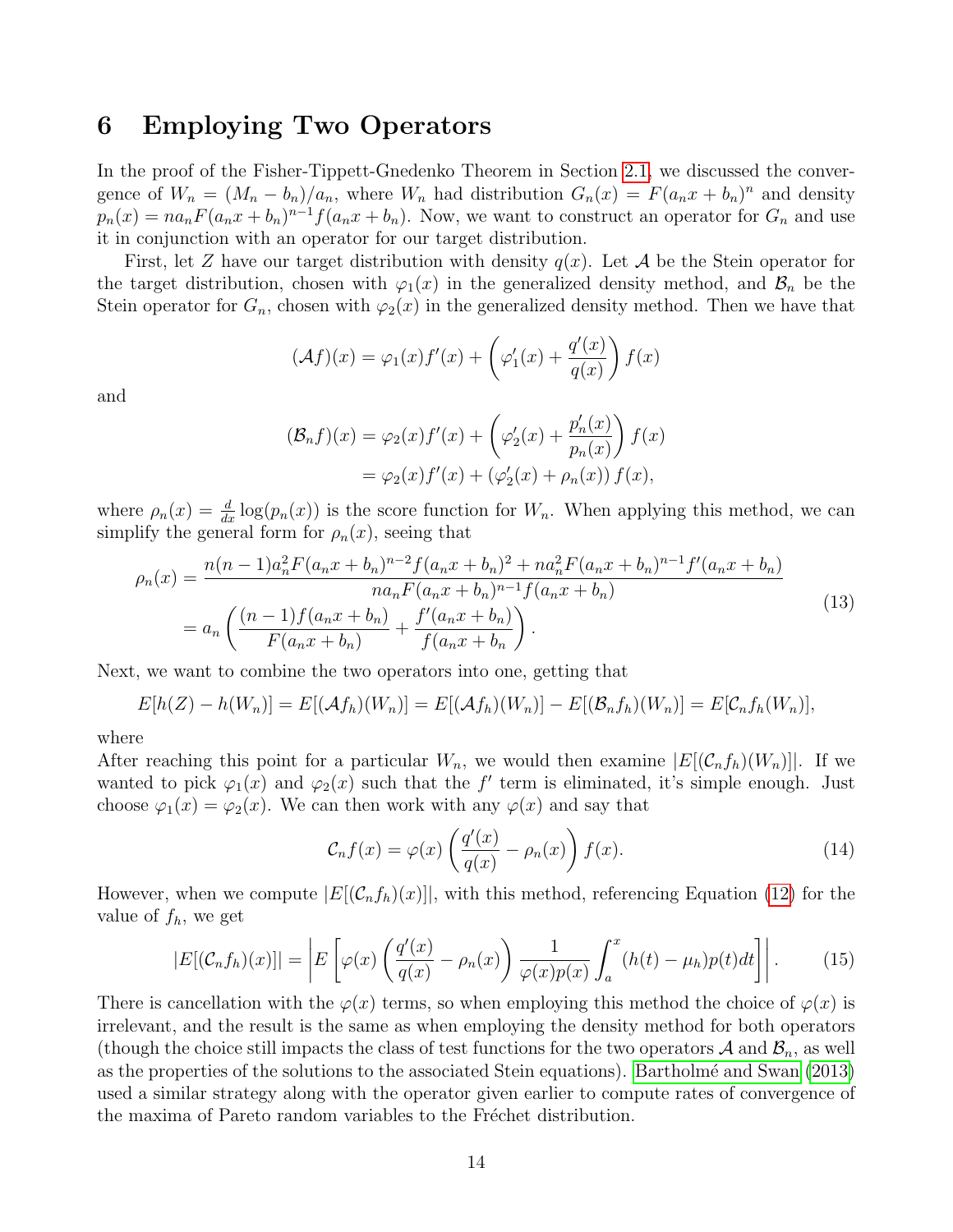### 7 Examples of Operators

In this section, we begin to apply the method discussed in the previous sections to the maxima of random variables with various distributions. Further work needs to be done in terms of bounding various integrals in order to obtain convergence rates.

### 7.1 Exponential

Let  $X_1, X_2, ..., X_n$  be a sequence of random variables with the standard exponential distribution. Then  $M_n = \max(X_1, X_2, ..., X_n)$  has distribution  $F^n(x) = (1 - e^{-x})^n$ . After applying the normalizing constants  $a_n = 1$  and  $b_n = \log n$  we see that

$$
F^n(a_nx + b_n) = (1 - e^{-x - \log n})^n = \left(1 - \frac{e^{-x}}{n}\right)^n \to \Lambda(x)
$$

as  $n \to \infty$ . Note that  $f(a_n x + b_n) = e^{-x}/n$  and  $f'(a_n x + b_n) = -e^{-x}/n$ . Next, we find  $\rho_n(x)$ using Equation [\(13\)](#page-15-0), getting

$$
\rho_n(x) = \frac{(n-1)\frac{e^{-x}}{n}}{1 - \frac{e^{-x}}{n}} - 1
$$

$$
= \frac{n-1}{ne^x - 1} - 1.
$$

We can look back at Equation [\(15\)](#page-15-1) to generate an operator. First we let  $q(x)$  be the p.d.f. of the Gumbel distribution, getting that  $q'(x)/q(x) = e^{-x} - 1$ . Now we see that

$$
(\mathcal{C}_n f)(x) = f'(x) (\varphi_1(x) - \varphi_2(x)) + f(x) \left( \varphi'_1(x) - \varphi'_2(x) + \varphi_1(x) (e^{-x} - 1) - \varphi_2(x) \left( \frac{n-1}{n e^x - 1} - 1 \right) \right).
$$

If we let  $\varphi_1(x) = \varphi_2(x)$  then we see that

$$
(\mathcal{C}_n f)(x) = \varphi(x) \left( e^{-x} - \frac{n-1}{ne^x - 1} \right) f(x),
$$

where  $\varphi(x)$  can be tuned to change the class of test functions and the solution  $f_h$ .

### 7.2 Pareto

Let  $X_1, X_2, ..., X_n$  be a sequence of random variables with the standard Pareto distribution. Then  $M_n = \max(X_1, X_2, ..., X_n)$  has distribution  $F^n(x) = (1 - x^{-\alpha})$  for  $x \ge 1$ . The maxima of Pareto random variables converge to the Fréchet distribution by letting  $a_n = n^{\alpha^{-1}}$  and  $b_n = 0$ . From Equation [\(13\)](#page-15-0) we see that

$$
\rho_n(x) = n^{\alpha - 1} (n - 1) \alpha x^{-\alpha - 1} n^{-1 - \alpha - 1} \left( 1 - \frac{x^{-\alpha}}{n} \right)^{-1} + \left( n^{\alpha - 1} \right) \frac{\alpha (-\alpha - 1) x^{-\alpha - 2} n^{-1 - 2\alpha - 1}}{\alpha x^{-\alpha - 1} n^{-1 - \alpha - 1}}
$$

$$
= \frac{n - 1}{n} \alpha x^{-1 - \alpha} \left( 1 - \frac{x^{-\alpha}}{n} \right)^{-1} - \frac{\alpha + 1}{x}.
$$

Bartholmé and Swan [\(2013\)](#page-17-3) developed  $O(1/n)$  rates of convergence by taking an equivalent approach with  $\varphi(x) = x^{1+\alpha}$ .